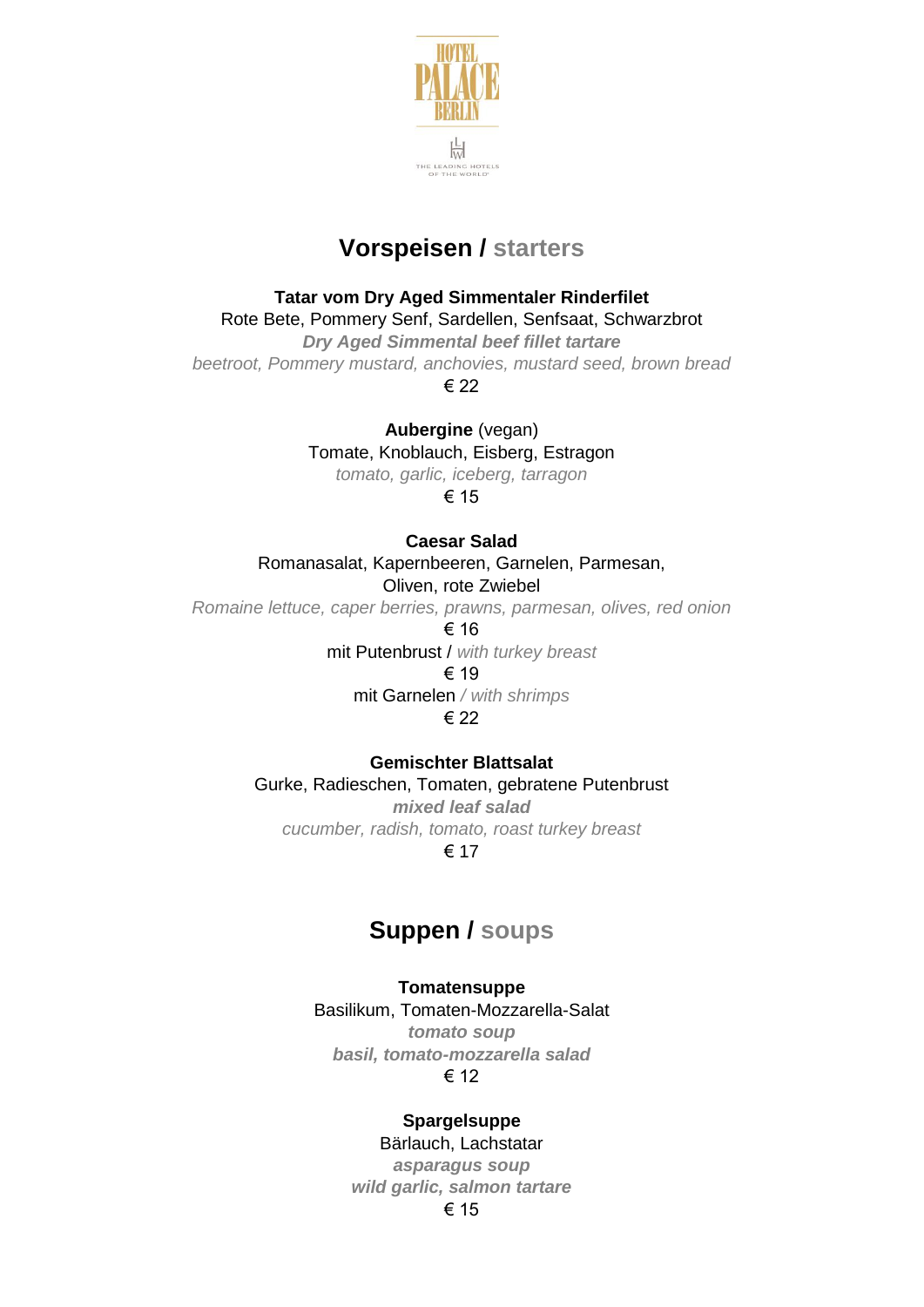# **Hauptgänge / main courses**

#### **Wiener Schnitzel**

Kartoffel-Gurkensalat, gemischter Blattsalat, Kapern, Sardelle

*potato cucumber salad, mixed leaf lettuce, capers, anchovy*

€ 28

## **Catch of the Day (180g Fischfilet /** *180 g fish fillet***)**

Selleriepüree, grüner Spargel, confierte Tomaten, Petersilien, Portweinschaum

*celery puree, green asparagus, tomato confit, parsley, port wine foam*

€ 29

### **Clubsandwich**

Hähnchenbrust, Bacon, Salat, Spiegelei, Gurke, Tomate und Pommes *chicken breast, bacon, lettuce, fried egg, cucumber, tomato and fries*

€ 23

#### **Beef Burger**

Cheddar Käse, Gewürzgurken-Relish, rote Zwiebelmarmelade, Salat, Tomate, Karfoffelecken

*Cheddar cheese, pickle relish, red onion marmalade, lettuce, tomato, potato wedges* € 25

#### **Linguine**

Lachs, Cherry Tomaten, Rucola in Olivenöl geschwenkt *Linguine salmon, cherry tomatoes, rocket tossed in olive oil*

€ 20

**Kartoffel (vegan)** Liebstöckel, Kaiserschoten, Apfel, Baby Leaf *Potato (vegan) lovage, snow peas, apple, baby leaf*

## 24 €

## **Trüffel Pommes**

Wasabi Dip & Trüffel Mayonnaise *Truffle fries wasabi dip & truffle mayonnaise* € 13,50